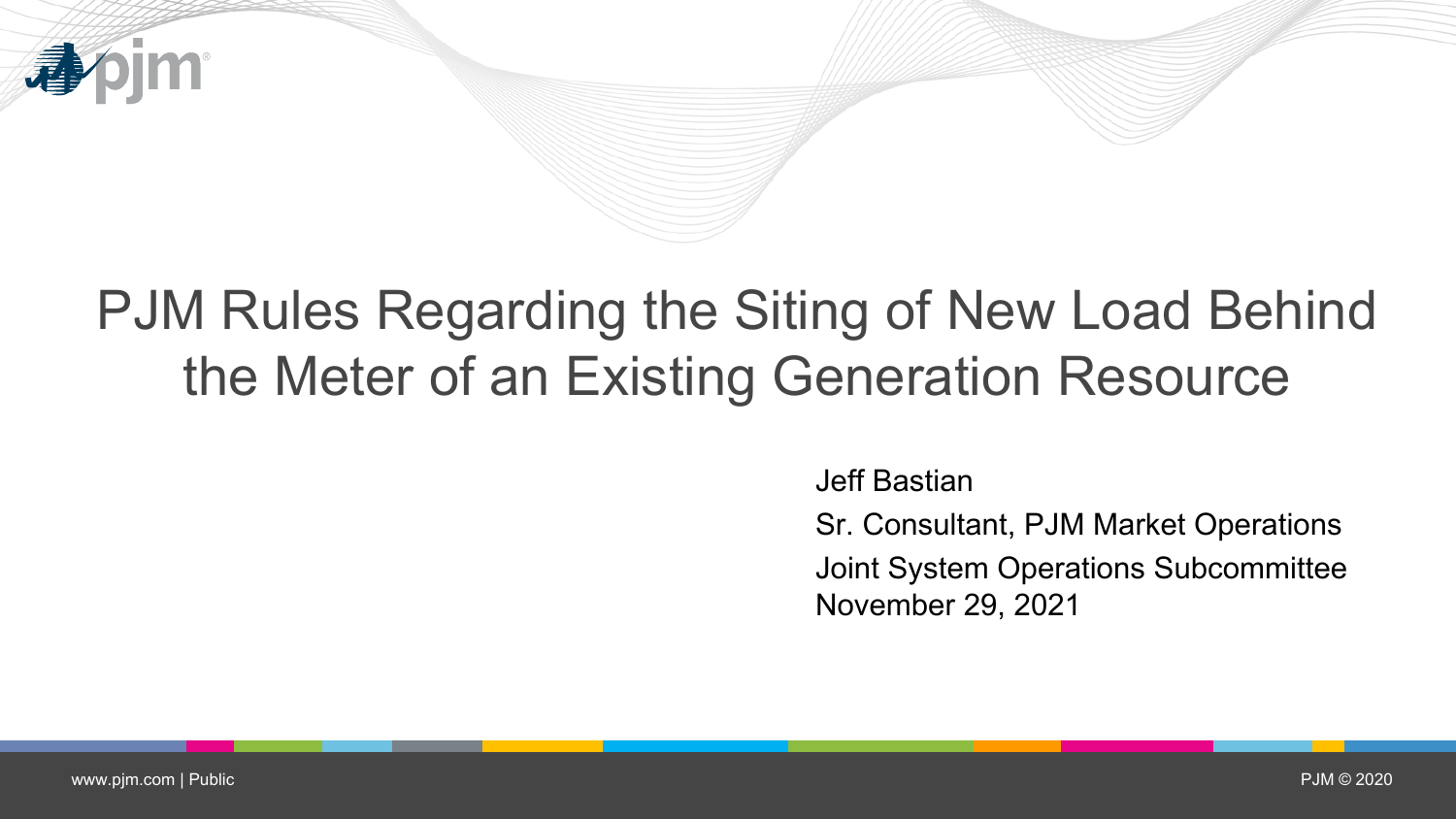PJM Rules Regarding the Siting of New Load Behind the Meter of an Existing Generation Resource

| <b>Action Required</b>                            | <b>Deadline</b> | <b>Who May Be Affected</b>                                                                      |
|---------------------------------------------------|-----------------|-------------------------------------------------------------------------------------------------|
| Review FAQ document for rules and<br>requirements |                 | <b>Generation Owners Seeking to Site</b><br>New Load behind the Meter of Existing<br>Generation |
|                                                   |                 |                                                                                                 |
|                                                   |                 |                                                                                                 |
|                                                   |                 |                                                                                                 |
|                                                   |                 |                                                                                                 |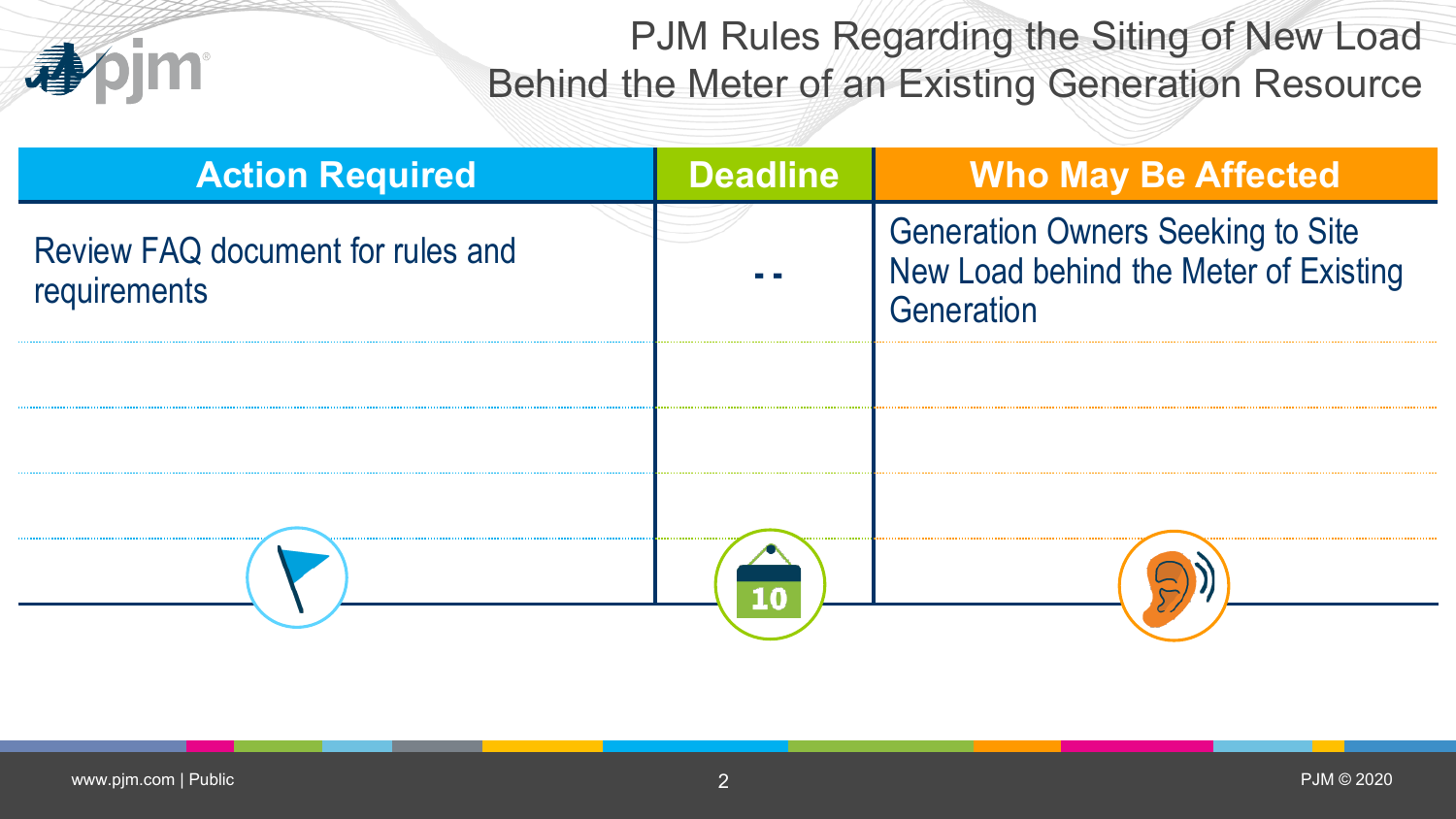

- Various generation owners have recently sought guidance on PJM rules regarding the siting of new load directly behind the meter of an existing generator
- The proposed arrangements contemplate the new host load as being directly and, in most cases, exclusively served by the existing generator
- PJM rules regarding such arrangements have been posted in the form of an FAQ document on the RPM section of the PJM website at:

[https://www.pjm.com/-/media/markets-ops/rpm/rpm-auction-info/pjm-rules-on-siting](https://www.pjm.com/-/media/markets-ops/rpm/rpm-auction-info/pjm-rules-on-siting-new-load-behind-the-meter-of-existing-generation.ashx)new-load-behind-the-meter-of-existing-generation.ashx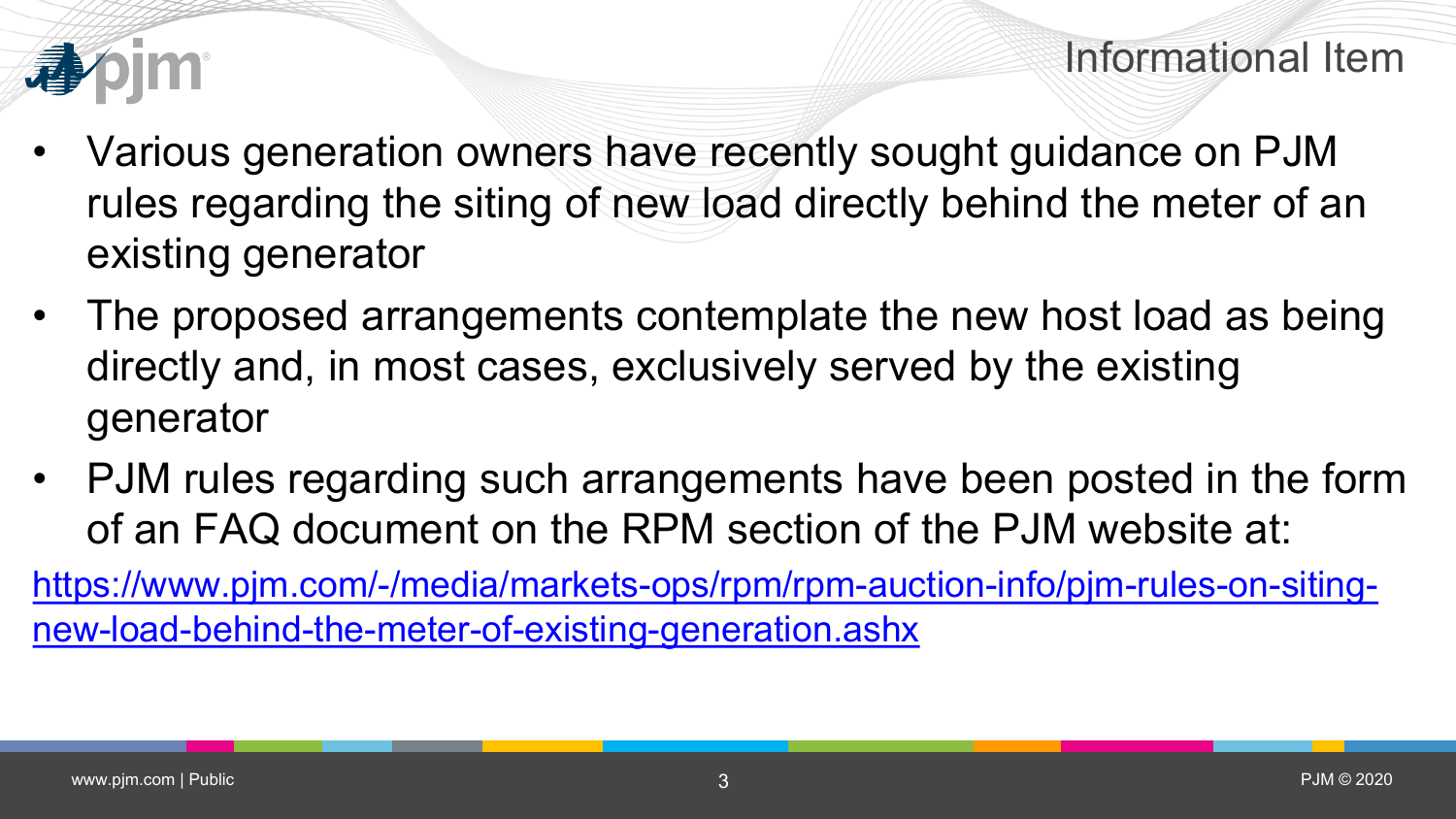

FAQ Document

The FAQ document provides answers to the following questions:

- 1. What rules apply to a generator owner that seeks to directly and exclusively serve host load located behind the generator's meter?
- 2. Is a generation owner required to notify PJM and the interconnected TO of the owner's intention to establish new host load?
- 3. Are there any new agreements that must be executed?
- 4. Will existing agreements require modification?
- 5. Is the capacity value of the generation resource affected by the addition of the new host load?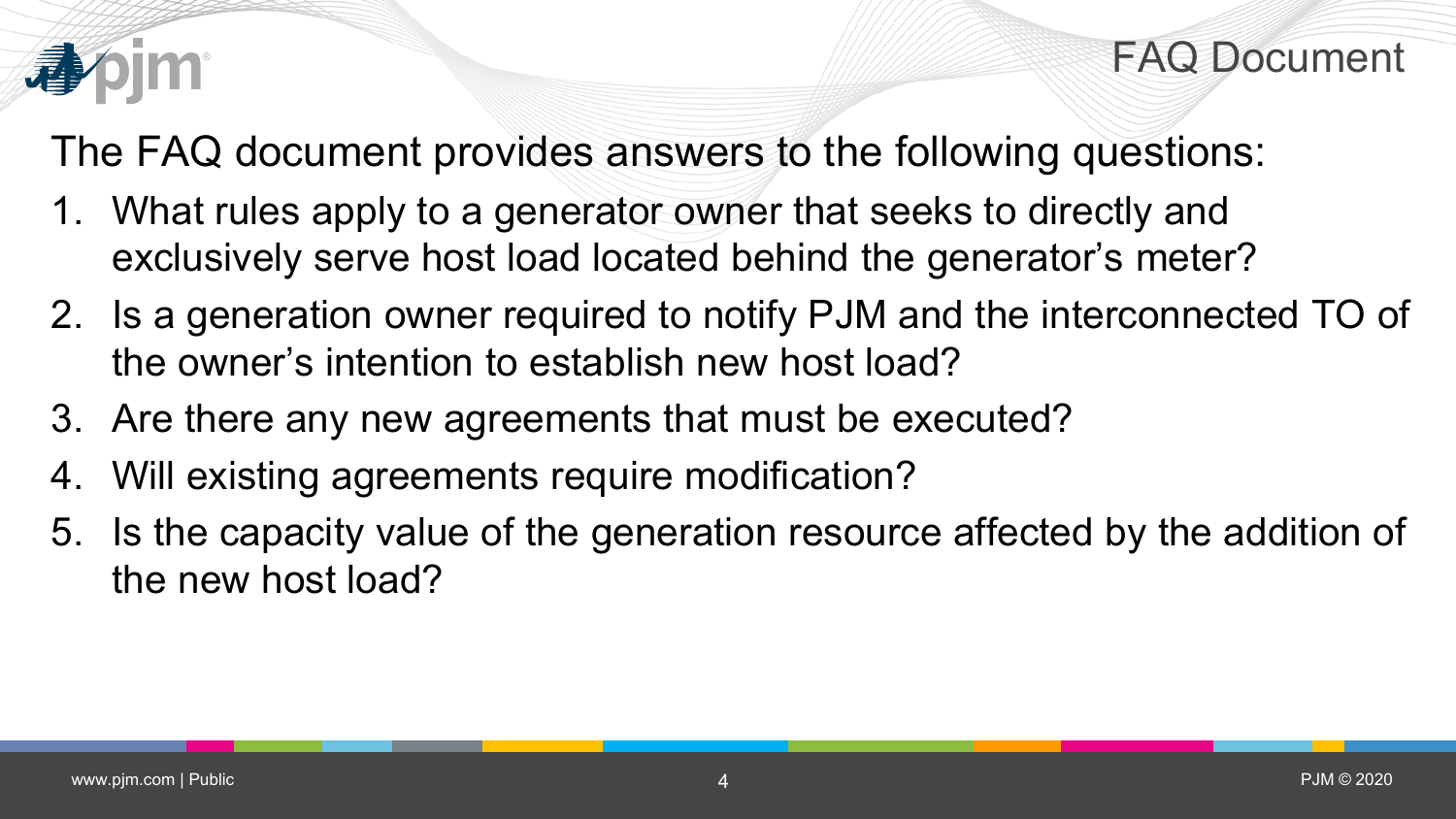

FAQ Document (cont.)

- 6. Can a generation owner avoid this de-rate of the generation resource's capacity value by committing to curtail the new host load during PJM emergency conditions?
- 7. The new host load is to be normally served by a single specific generating unit at the facility, however, when this unit is out-of-service due to planned, maintenance or forced outage then a second generating unit at the facility will be used to serve the host load. How should this arrangement be handled from an outage scheduling and reporting perspective?
- 8. Are there additional modeling or metering requirements for the host load addition?